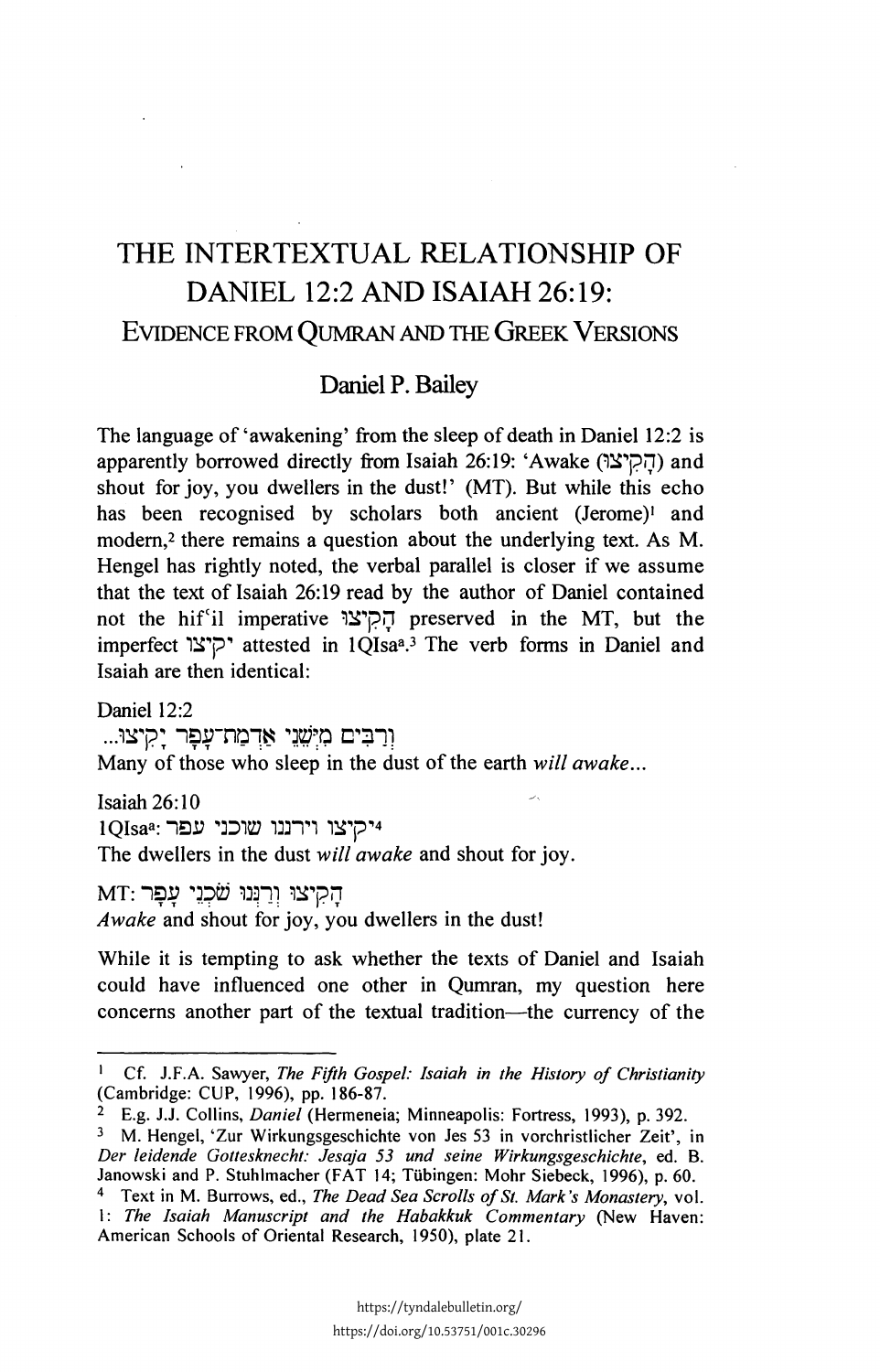#### 306 TYNDALE BULLETIN 51.2 (2000)

Qumran text of Isaiah 26:19 among the *Vorlagen* of the Greek versions. Hengel believes that the Septuagint translator together with his later revisers used a *Vorlage* that included the imperfect 1~'P\ as in lQisa3 •5 This is suggested by the future tenses of the verbs  $\dot{\epsilon}$ γερθήσονται in the LXX and  $\dot{\epsilon}$ ζυπνισθήσονται in the minor versions. These Greek verbs line up with the MT's הקיצו according to F. Field, or with 'קיצו' according to Hengel.

However, there may well be an error in Field's Greek-Hebrew alignment. Hengel's claim would then need modification. Field's summary of the evidence in Isaiah 26:19 runs:

i~"piJ. *Expergiscimini.* 0'. xai eyepEhjcrov-cat. Oi. A.ot1toi· εξυπνισθήσονται. *(Origenis Hexaplorum*, 2:475)

I suggest by contrast that the Septuagint's verb έγερθήσονται should be aligned opposite the preceding verb  $\Gamma$ קוּמוּן  $\Gamma$ , as below:

| MT                                   | Vulgate                                | LXX                                                           | MT translated                               |
|--------------------------------------|----------------------------------------|---------------------------------------------------------------|---------------------------------------------|
| יחיו מתיד                            | vivent mortui tui                      | αναστήσονται οί<br>νεκροί                                     | Your dead will<br>live.                     |
| וְבִלְתִי יְקוּמוּן   interfecti mei | resurgent                              | καὶ<br>έγερθήσονται<br>οί έν τοις<br>$\lambda^*$<br>μνημείοις | their (lit. $my$ )<br>corpses will<br>rise. |
| הָקִיצוּ                             | expergiscimini                         | (Field's alignment)                                           | Awake                                       |
| ורננו                                | et laudate (Field<br><i>jubilate</i> ) | καὶ<br>εύφρανθήσονται                                         | and shout for<br>joy,                       |
| שכְנֵי עָפָר                         | qui habitatis in<br>pulvere            | οί έν τῆ γῆ                                                   | you dwellers in<br>the dust!                |

If this alignment is correct, then  $\gamma$  is without a Greek equivalent, complicating Hengel's attempt to use the Greek versions to prove the popularity of the Qumran reading 1~'P'.

<sup>5</sup> Cf. Hengel, 'Zur Wirkungsgeschichte', p. 60: 'In Dan 12,2a stammt die Formulierung "viele der Schlafenden des Staublandes werden aufwachen" (וְרַבִּים מִיְשֵׁי אַדְמַת־עָפְר יָקִיצוּ...), aus Jes 26,19, "aufwachen und jubeln werden die Bewohner des Staubs" (קִיצוּ שִׁכְנֵי עָפָר) [st. יָהְקִיצוּ, so 1Q Jes A, LXX A, Θ,  $\Sigma$ ])'. Here 'LXX A' is a misprint; read 'LXX, A[quila]'.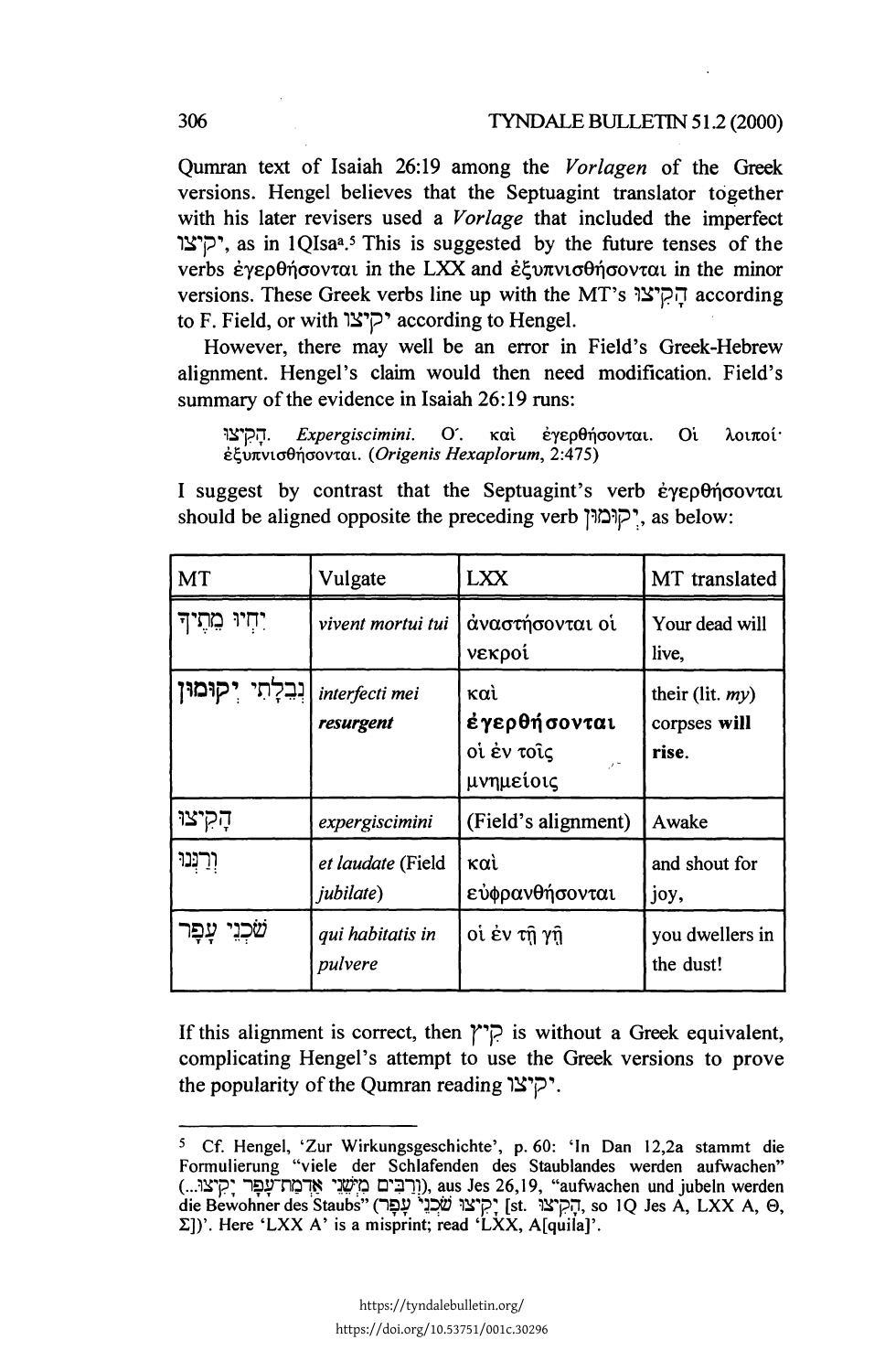#### BAILEY: Daniel  $12:2$  and Isaiah  $26:19$  307

My proposed alignment is suggested first by the structure of the Hebrew and Greek versions. Both have only three grammatical subjects in Isaiah 26:19a: 'your dead' = מְחֵיךְ = oi vekpoi; 'my corpses' = ' $t = \text{tr}$  = oi ev  $\tau$ oic uvnuetoic; and the 'dwellers of the dust' =  $\psi$ ישׂ $\psi$  = oi ev  $\tau$  $\eta$ . Naturally these subjects are attached to verbs. There are four verbs in the Hebrew: קוּם, חִיה (both qal impf.),  $\gamma \in \mathbb{R}$  (hif. impv. MT, impf. 1QIsaa), and  $\gamma$  (pi el impv. MT, impf. 1OIsa<sup>a</sup>). The third of the three Hebrew subjects therefore has to take two verbs. In the Greek, however, the number of subjects and verbs matches, leaving one of the Hebrew verbs untranslated. Field implies that  $\Box \overline{\triangleright}$  is the untranslated verb, while Hatch and Redpath *(Concordance)* imply that there is no untranslated verb: έγερθήσονται supposedly reflects both ΔP and ['γ' P. But stylistically it would be more natural for the first two Greek verbs to correspond to first two Hebrew verbs. The LXX translator apparently took up the first subject and its verb, the second subject and its verb, and then the third subject and its *nearest* verb, which is clearly  $[1] = ε\psi\phi\rho\alpha\psi\omega$ . This leaves  $[7]$  untranslated.

This alignment is also suggested by the Septuagint translator's treatment of Isaiah 26:14. 'The dead will not live; the departed spirits will not rise' (בְּתִּים בְּל־יָחְיוּ רִפָּאִים בַּל־יָקְמוּ) (or rise' (בּוֹנָ counterpart of 'Your dead will live, their corpses will rise'  $(26:19)$ —at least in the Hebrew, where the first two verbs  $\overline{1}\cdot\overline{1}\cdot\overline{1}$  and  $\overline{1}\cdot\overline{1}\cdot\overline{1}$  match in each verse. In the LXX, however, these verbs are translated differently in the two verses: οι δε νεκροι ζωήν ου μη ίδωσιν, ουδε iατροί ού μή αναστήσωσιν (26:14); αναστήσονται οί νεκροί, καί  $\dot{\epsilon}$ γερθήσονται οι εν τοις μνημείοις (26:19).  $\Box \overline{\phi}$  is translated by  $\dot{\alpha}$ viornut in 26:14 but by  $\dot{\epsilon}$  ve $\dot{\alpha}$  in 26:19—that is, if one accepts my alignment over Field's. The sense of the Hebrew verb helps determine the alignment.

The verb  $\Box \Box \Box$  has the sense 'to rise from the dead' in Isaiah 26:14, 19 and at least three other OT passages: 2 Kings 13:21; Job 14:12; Psalm 88:11; usually the sense is negative, of the dead not being destined to rise (Is. 16:19 and 2 Ki. 13:21 are the exceptions). In all but Isaiah 26:19, c:ne is sense is rendered by aviornul. The translator uses this normal equivalent  $\dot{\alpha}$  viornut in Isaiah 26:14, but encounters a complication with  $\Box$ רפאים. Instead of the MT pointing l:l'~~'"'), 'shades, ghosts, departed spirits', the translator of Isaiah  $26:14$  (as well as the translator of Ps. 88 [LXX 87]:11) has read  $\Box$ ראים. 'healers, physicians', and has translated it accordingly by  $i\alpha\tau$  poi, as in 2 Chronicles 16:12 and Job 13:4. Yet the Greek still makes sense if